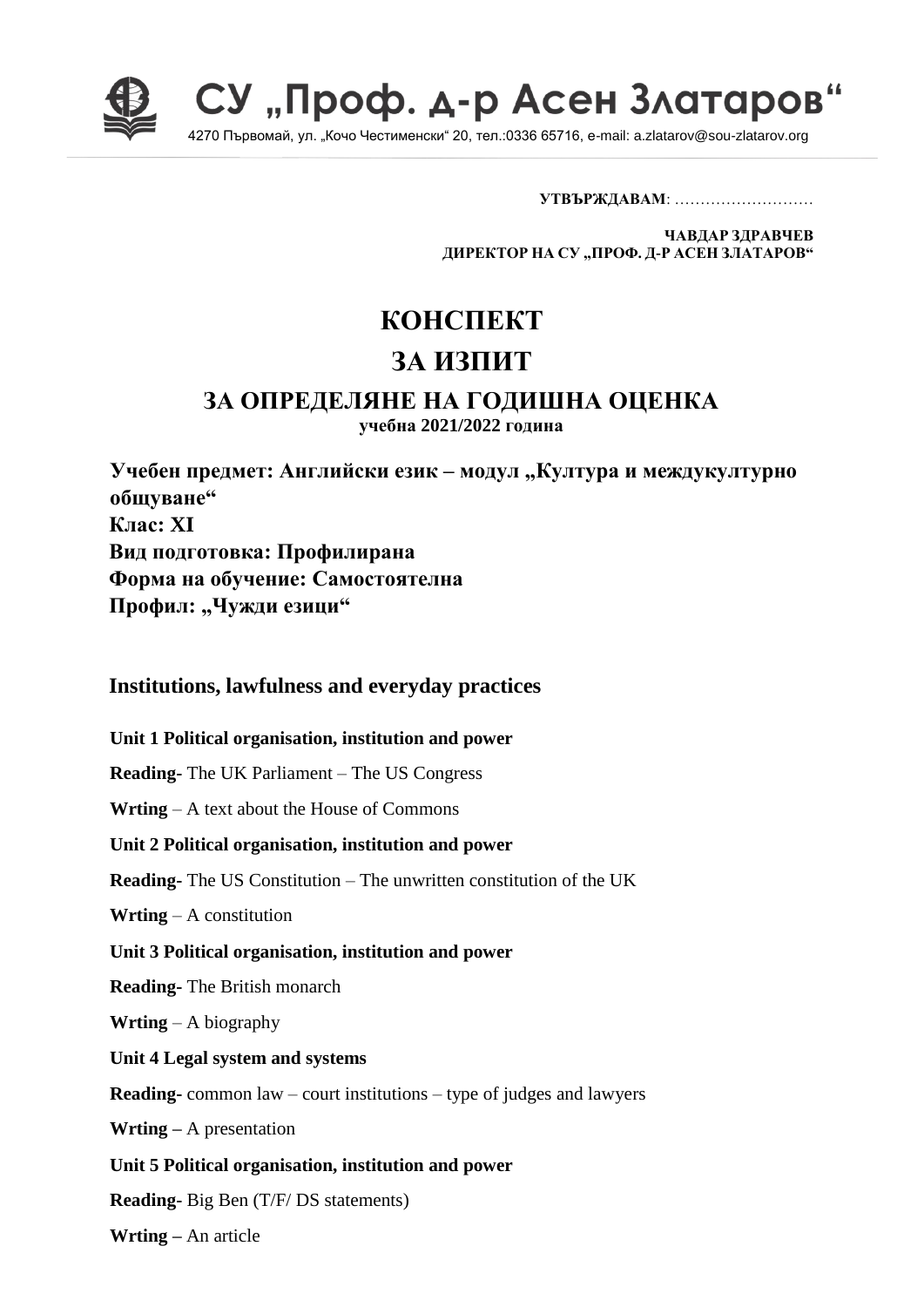**Unit 6 Political organisation, institution and power Reading-** The Role of the Ombudsman **Wrting –** An informative text **Unit 7 Political organisation, institution and power Reading-** Local government in the USA **Wrting –** Notes for a talk **Unit 8 Political organisation, institution and power Reading-** The UK election system and political parties **Wrting –** An informative text **Unit 9 Legal system and customs Reading –** Coming of Age **Writing –** An article **Unit 10 Cultural practices of identity Reading –** It is always tea time **Writing –** An article **Unit 11 Cultural practices of identity Reading –** Birdwatching ( complete summary) **Writing –** A description **Unit 12 Cultural practices of identity Reading –** UK cultural sports events **Writing –** An article **Unit 13 Cultural practices of identity Reading –** Time off **Writing –** A description **Unit 14 – Cultural practices of identity Reading –** Volunteers UK: Social integration day centres **Writing –** A text for a website **Unit 15 Cultural practices of identity Reading –** Let's go to the mall **Writing –** An article **Unit 16 Cultural practices of identity Reading –** The rise and fall of the soccer mom; US college sports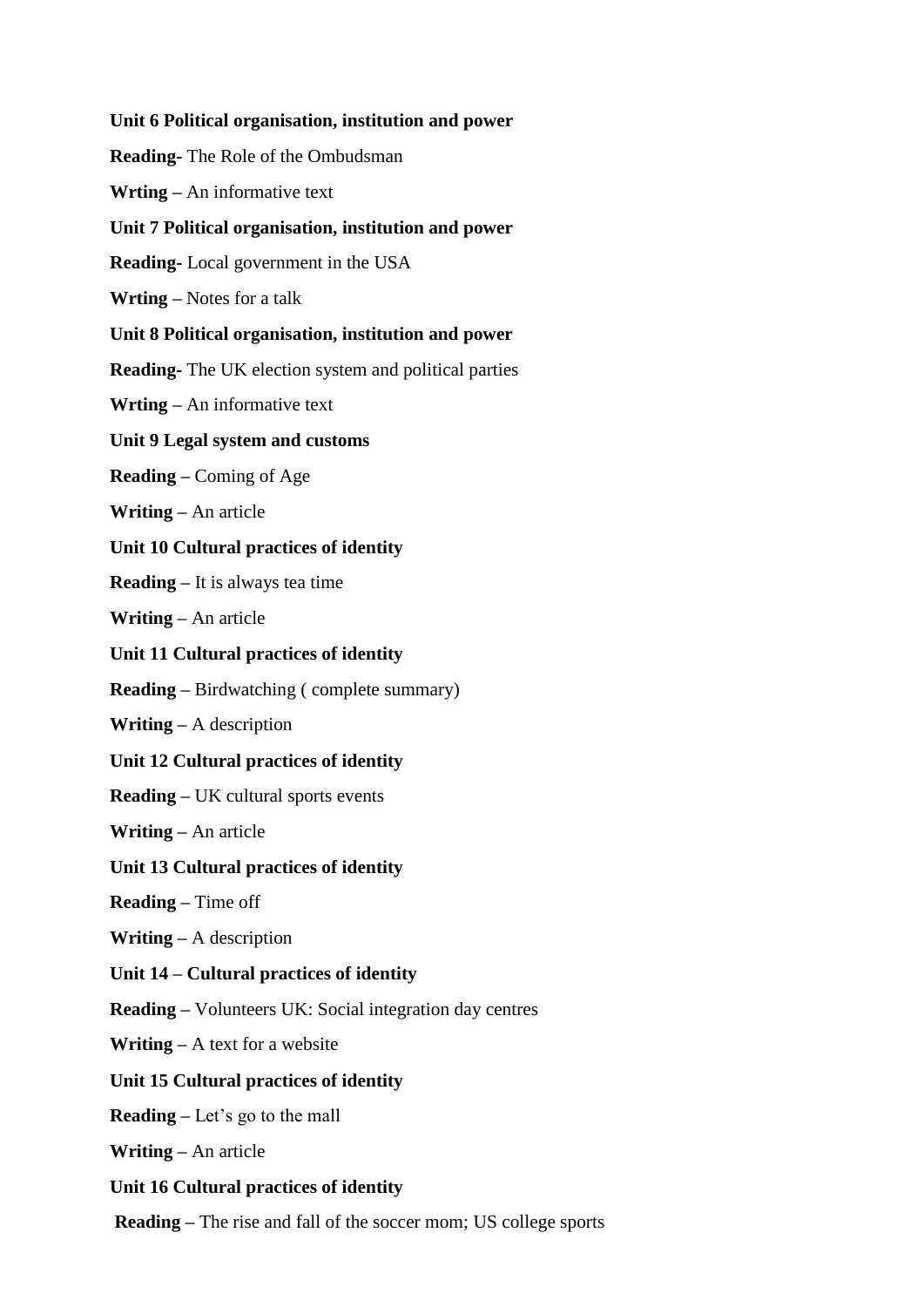| Writing - An Essay                                                                |
|-----------------------------------------------------------------------------------|
| Unit 17 Cultural practices of identity                                            |
| <b>Reading – The Great British Eccentric</b>                                      |
| Writing – An article                                                              |
| Unit 18 Cultural practices of identity                                            |
| <b>Reading</b> – and identity in the UK                                           |
| <b>Writing – An article Fashion</b>                                               |
| Unit 19 Significant stages in human life and their manifestation in everyday life |
| <b>Reading</b> – Birth customs                                                    |
| <b>Writing</b> $-$ An article about birth traditions                              |
| Unit 20 Significant stages in human life and their manifestation in everyday life |
| <b>Reading</b> – Secondary education in the USA/UK                                |
| <b>Writing</b> – A description                                                    |
| Unit 21 Significant stages in human life and their manifestation in everyday life |
| <b>Reading Welcome to Spring Creek University!</b>                                |
| <b>Writing</b> $-$ An email                                                       |
| Unit 22 Significant stages in human life and their manifestation in everyday life |
| <b>Reading</b> – Marriage and Family Life in England                              |
| <b>Writing</b> – An Article                                                       |
| Unit 23 Significant stages in human life and their manifestation in everyday life |
| <b>Reading</b> – Maternity and models for raising children                        |
| <b>Writing – An Article</b>                                                       |
| Unit 24 Significant stages in human life and their manifestation in everyday life |
| <b>Reading</b> – Neighbours in the UK                                             |
| Writing - A letter                                                                |
| Unit 25 Significant stages in human life and their manifestation in everyday life |
| <b>Reading – Kinship: More than family</b>                                        |
| <b>Writing</b> – An article                                                       |
| Unit 26 Everyday life organisation                                                |
| <b>Reading</b> – Housing support in the UK                                        |
| <b>Writing</b> $-$ An informative text                                            |
| Unit 27 Everyday life organisation                                                |